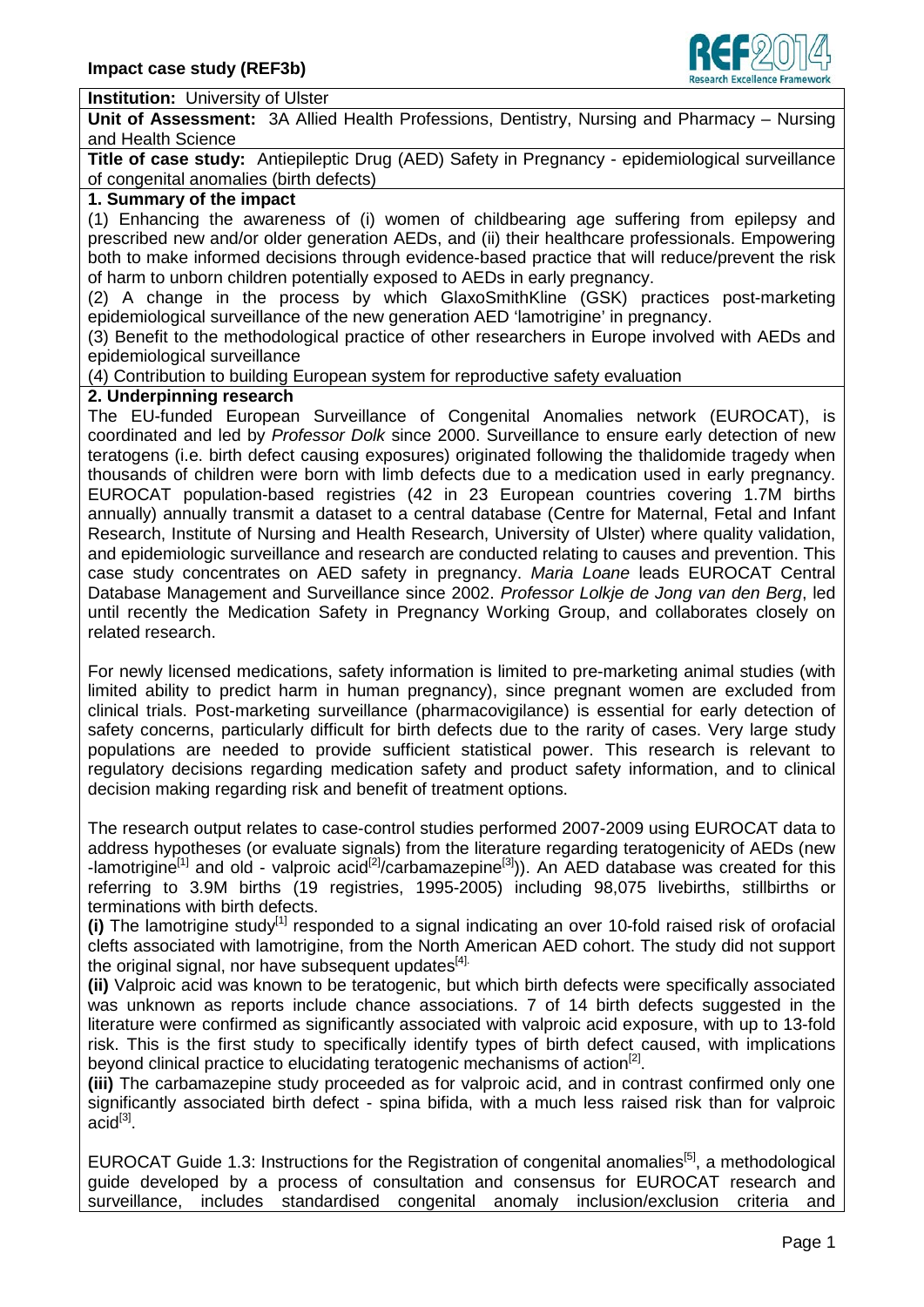

classification and coding, used in the AED studies and all other EUROCAT studies, and available to other researchers in this field. This Guide also introduced the International Anatomic Therapeutic Classification coding of medication exposure for EUROCAT data, which, after a period of training and data source validation, has enabled the subsequent AED research.

# **Details of the Research Team**

Professor Dolk (Professor of Epidemiology and Health Services Research) since 2000. Maria Loane, Public Health Lecturer since 2002.

Visiting Professor of Pharmacoepidemiology, Lolkje de Jong van den Berg since 2010.

**3. References to the research** *Impact factors (IFs), citation reports, related funding, and google analytics have been included as quality indicators of the underpinning research.*

1. Dolk H, Jentink J, Loane M, Morris J, de Jong-van den Berg LTW and on behalf of the EUROCAT AED Working Group (2008), Does lamotrigine use in pregnancy increase orofacial cleft risk relative to other malformations? *Neurology,*71, 714-722

Output: listed in REF2, IF: 8.312, Citations: 52 non-self citations in Scopus.

2. Jentink J, Loane M, Dolk H, Barisic I, Garne E, Morris J, de Jong-van den Berg L for the EUROCAT Antepileptic Study Working Group (2010), Valproic Acid Monotherapy in Pregnancy and Major Congenital Malformations, *The New England Journal of Medicine*, 362, 2185-2193

URL: [http://www.nejm.org/doi/pdf/10.1056/NEJMoa0907328,](http://www.nejm.org/doi/pdf/10.1056/NEJMoa0907328) IF: 53.298, Citations: 54 non-self citations in Scopus

3. Jentink J, Dolk H, Loane M, Morris JK, Wellesley D, Garne E, de Jong-van den Berg L for the EUROCAT Antiepileptic Study Working Group (2010), Intrauterine Exposure to Carbamazepine and Specific Congenital Malformations: Systematic Review and Case-Control Study, *British Medical Journal*, 341, c6581

URL: [http://www.bmj.com/content/341/bmj.c6581.pdf%2Bhtml,](http://www.bmj.com/content/341/bmj.c6581.pdf%2Bhtml) IF: 14.093, Citations: 19 non-self citations in Scopus

4. Wang H, Garne E, Loane M, Dolk H, Morris JK, de Jong-van den Berg L (2012), Lamotrigine Use in Pregnancy and Risk of Orofacial Cleft, an Update. Poster presentation at The International Society of Pharmacoepidemiology's 28th International Conference on Pharmacoepidemiology and Therapeutic Risk Management, August 2012, Barcelona, Spain URL: <http://onlinelibrary.wiley.com/doi/10.1002/pds.3324/pdf> abstract 691 (page 321)

5. EUROCAT (2005). EUROCAT Guide 1.3. Instructions for the registration and surveillance of congenital anomalies [Online], available at: [http://www.eurocat](http://www.eurocat-network.eu/ABOUTUS/DataCollection/GuidelinesforRegistration/Guide1_3InstructionManual)[network.eu/ABOUTUS/DataCollection/GuidelinesforRegistration/Guide1\\_3InstructionManual](http://www.eurocat-network.eu/ABOUTUS/DataCollection/GuidelinesforRegistration/Guide1_3InstructionManual)

#### **Googleopen search: 103 results**

**Grant awarded to:** Prof Helen Dolk, University of Ulster

**Title:** A case control study of isolated orofacial clefts and in utero exposure to lamotrigine

**Sponsor:** GSK Research and Development Ltd **Period:** Jan 2007–June 2007 **Value:** £252,745.00

**Grant awarded to:** Prof Helen Dolk, co-ordinating centre University of Ulster

**Title:** EUROCAT **Sponsor:** The EU Public Health Programme of the European Commission **Period:** September 2007 to August 2010 **Value:** €1,469,480

*GSK asked for continuation of the studies through updates – indicator of quality.* **Grant awarded to:** Prof Helen Dolk, University of Ulster

**Title:** A case control study of isolated orofacial clefts and in utero exposure to lamotrigine **Sponsor:** GSK Research and Development Ltd **Period:** April 2009 to Dec 2013 **Value:** £451,250

*This grant was awarded on the strength of our surveillance activities, including pharmacovigilance.* **Grant awarded to:** Prof Helen Dolk, co-ordinating centre University of Ulster

**Title:** EUROCAT Joint Action **Sponsor:** The European Commission's Public Health Programme **Period:** Jan 2011 to Dec 2013 **Value:** €3,313,001 received by the co-ordinating centre and then distributed to be managed locally by associate partners (University of Ulster component €538,238).

*Awarded on the strength of the AED pilot studies made possible through the above grants.* **Who the grant was awarded to:** Prof Helen Dolk, co-ordinating centre University of Ulster

**Title:** EUROmediCAT: Safety of Medication use in Pregnancy in Relation to Risk of Congenital Malformations **Sponsor:** European Union's 7<sup>th</sup> Framework Programme

**Period:** 1<sup>st</sup> March 2011 to 28<sup>th</sup> February 2015 **Value:** €2,996,100.00

**4. Details of the impact** 

The WHO recognises "The Importance of Pharmacovigilance – Safety Monitoring of Medicinal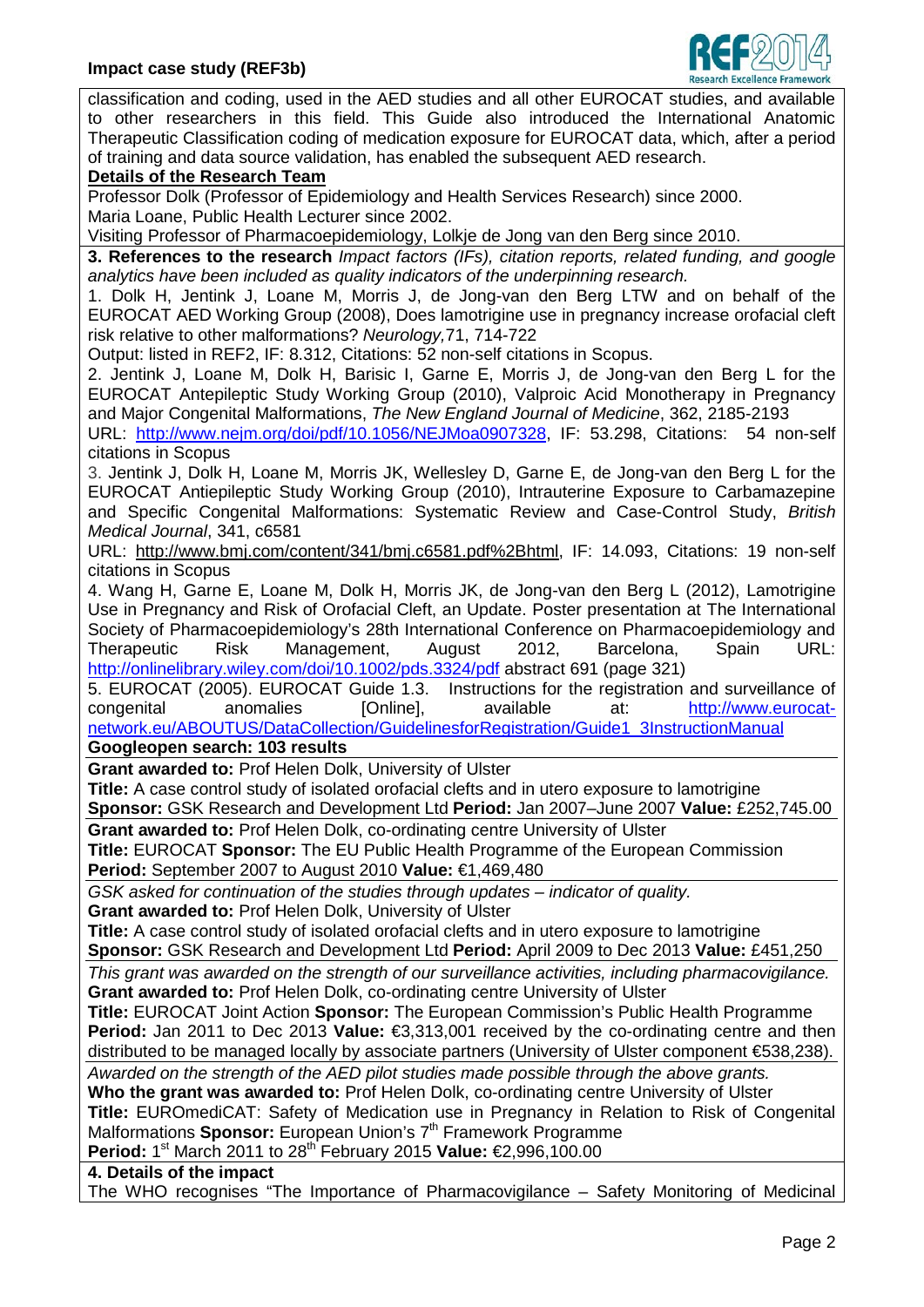## **Impact case study (REF3b)**



Products" for impacting drug regulation, clinical practice and international health [\(http://apps.who.int/medicinedocs/en/d/Js4893e/\)](http://apps.who.int/medicinedocs/en/d/Js4893e/). Pharmacovigilance imparts an impact by empowerment and reassurance through knowledge. Negative results (results not supporting a signal regarding medication risk) are as important as positive results, but the impacts are less demonstrable, and do not attract media attention. In 2006, the European Medicines Agency adopted a guideline on "The exposure to medicinal products during pregnancy: Need for postauthorisation data". Within, EUROCAT is listed as a source of information for human pregnancy data collected post-authorisation (pg 9) [\(http://www.ema.europa.eu/docs/en\\_GB/document\\_library/Regulatory\\_and\\_procedural\\_guideline/2](http://www.ema.europa.eu/docs/en_GB/document_library/Regulatory_and_procedural_guideline/2009/11/WC500011303.pdf) [009/11/WC500011303.pdf\)](http://www.ema.europa.eu/docs/en_GB/document_library/Regulatory_and_procedural_guideline/2009/11/WC500011303.pdf). Our research does not and should not stand alone. It is a component of the wider global pharmacovigilance agenda.

### **Evidence of impact described as:**

**1. Enhancing awareness of women of childbearing age suffering from epilepsy and prescribed AEDs, and their Healthcare Professionels (HCPs), empowering both to make informed decisions through evidence-based practice that will reduce/prevent the risk of teratogenic harm to unborn children potentially exposed to AEDs.**

The valproic acid study<sup>[2]</sup> based on birth defect information of nearly 4M births had visibility in a high impact medical journal (NEJM) and in media (Source 1). The reemphasis and further clarification and quantification of the known teratogenicity, was an important part of changing awareness and practice. The lamotrigine study<sup>[1]</sup> which was largely negative was also important in helping women/HCPs make optimal medication choices based on updated patient information (Source 2).

Our research has been included in systematic reviews which inform evidence-based practice (Source 3) for women with epilepsy, but also with bipolar disorder, now a more common indication for use of some AEDs.

**Contribution to Medscape, Motherisk and Patient.co.uk –** authoritative, trusted, accessible online information for pregnant women/HCPs regarding the safety/risk to the developing foetus associated with maternal exposure to drugs. Rigorous literature reviewing allows rapid integration of new practice-changing evidence, such as our research on carbamazepine and lamotrigine (Source 4).

### **2. A change in the process by which GSK practices post-marketing pharmacovigilance in relation to lamotrigine**

In 2006, based on a signal from emerging data of the North American AED Pregnancy Registry, GSK alerted HCPs to a possible association of lamotrigine exposure with orofacial clefts. A US Federal Drugs Agency (FDA) warning followed [\(http://www.fda.gov/Drugs/DrugSafety/PostmarketDrugSafetyInformationforPatientsandProviders/u](http://www.fda.gov/Drugs/DrugSafety/PostmarketDrugSafetyInformationforPatientsandProviders/ucm126225.htm) [cm126225.htm\)](http://www.fda.gov/Drugs/DrugSafety/PostmarketDrugSafetyInformationforPatientsandProviders/ucm126225.htm). GSK, FDA, UK Medicines and Health Regulatory Agency (MHRA) and European regulators (EMA) revised patient information, and agreed new research was needed to independently confirm this finding. GSK approached Prof. Dolk (2006) to establish the possibility of funding feasibility research by EUROCAT (Source 5). EUROCAT offered more appropriate and powerful observational research methods (Source 2, 6 and 7), than heretofore possible using the GSK run International Lamotrigine Pregnancy Registry (1992-2010)**.** The results of the EUROCAT research that ensued were disseminated by confidential report to GSK (Source 8) and scientific paper<sup>[1]</sup>. GSK shared the results with regulators who endorsed a revision to the core safety information provided in the Pregnancy and Lactation section of GSKs Global Data Sheet for lamotrigine, by insertion of - "*A case control study did not demonstrate an increased risk of oral clefts compared to other defects following exposure to lamotrigine*" (Source 2). Based on our data, the regulators expressed an interest in monitoring a potential signal for club foot and lamotrigine (Source 2), a study now underway [\(http://www.eurocat-network.eu/content/Poster-Lamotrigine-](http://www.eurocat-network.eu/content/Poster-Lamotrigine-Mejnartowicz.pdf)[Mejnartowicz.pdf\)](http://www.eurocat-network.eu/content/Poster-Lamotrigine-Mejnartowicz.pdf) within the GSK-funded research. Following closure of GSK's Registry, Prof. Harden, Director of Comprehensive Epilepsy Care Center, published a commentary explaining its replacement by further use of EUROCAT data (Source 9).